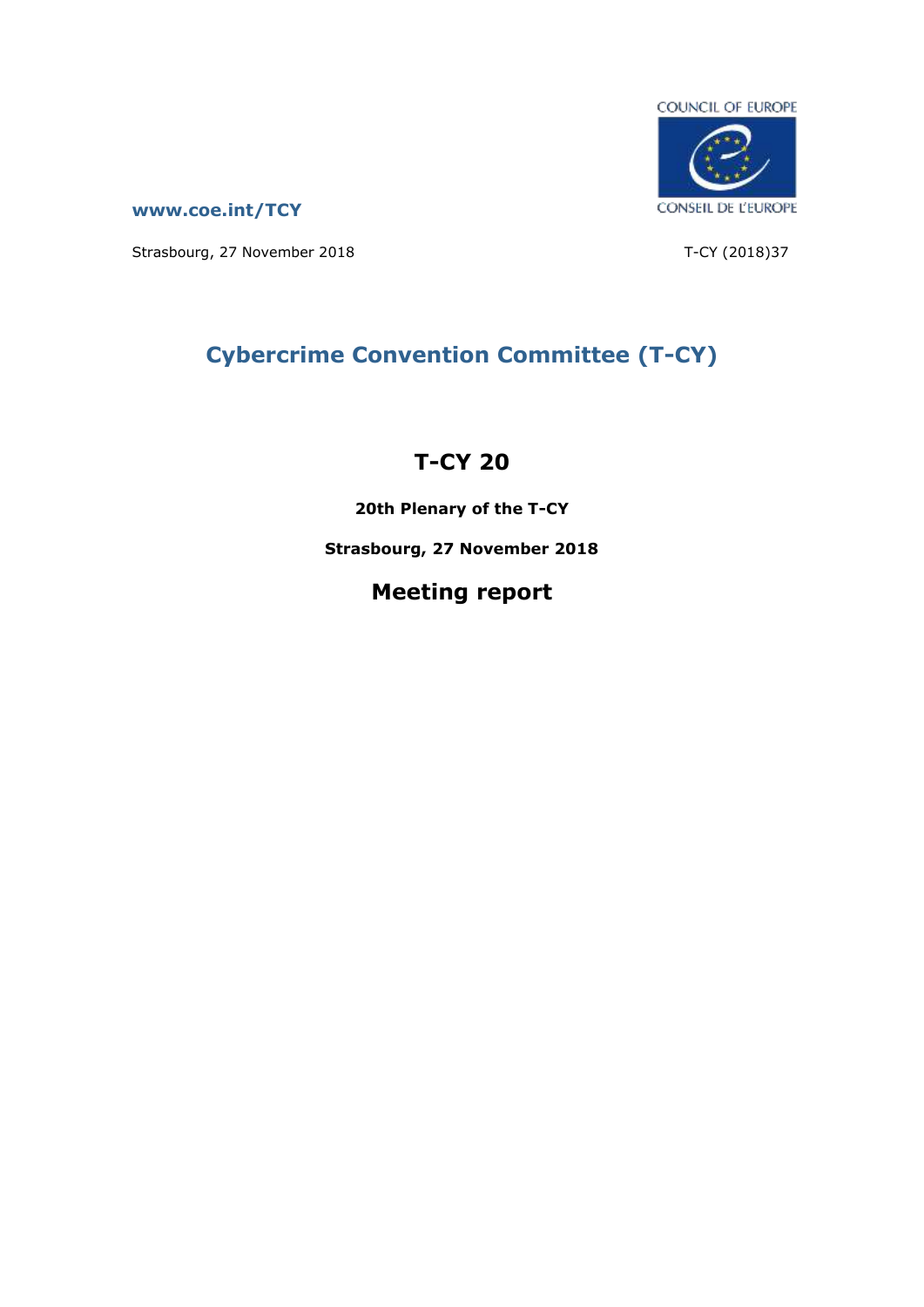#### **1 Introduction**

The 20<sup>th</sup> Plenary of the T-CY Committee, meeting in Strasbourg on 27 November 2018 was chaired by Cristina SCHULMAN (Romania) and opened by Patrick PENNINCKX, Head of Information Society Department, Council of Europe. Some 150 representatives of 66 State Parties and Observer States as well as Observer Organisations participated.

The regular plenary session was followed by a meeting of the T-CY Protocol Drafting Plenary on 28 and 29 November 2018.

#### **2 Decisions**

The T-CY decided:

#### **Agenda item 1: Opening of the meeting and adoption of the agenda**

- To adopt the agenda;
- To welcome recent voluntary contributions to the T-CY and the project Cybercrime@Octopus by Estonia, Japan, Monaco, United Kingdom and USA and the pledge of contributions by the Netherlands.

#### **Agenda item 2: State of ratifications and accessions: tour de table**

- To welcome recent accession to the Convention and/or its Protocol by Argentina, Cabo Verde, Morocco and Paraguay;
- To welcome the steps underway and progress made towards ratification or accession by Colombia, Ghana, Ireland, Mexico, Nigeria, San Marino and Tunisia;

#### **Agenda item 3: T-CY workplan for 2018-2019\***

To adopt the T-CY Workplan for 2018-2019;

#### **Agenda item 4: Proposal for a Guidance Note on Election Interference**

To underline the relevance of the issue of election interference and invite the T-CY Bureau to prepare a draft Guidance Note on election interference by means of computer systems for consideration by the  $21<sup>st</sup>$  Plenary of the T-CY;

### **Agenda item 5: Update on key developments by Parties and Observers**

- To invite T-CYT representatives to support the functioning of 24/7 points of contact;
- To welcome the information provided by Council of Europe bodies:
	- T-PD (Consultative committee of the convention for the protection of individuals with regard to automatic processing of personal data);
	- T-ES (Lanzarote Convention Committee);
	- PC-OC (Committee of Experts on the Operation of European Conventions on Cooperation in Criminal Matters);
	- CDCT (Steering Committee on Counter-Terrorism);
- To welcome the information provided by
	- European Commission;
	- Austrian Presidency of the Council of the European Union;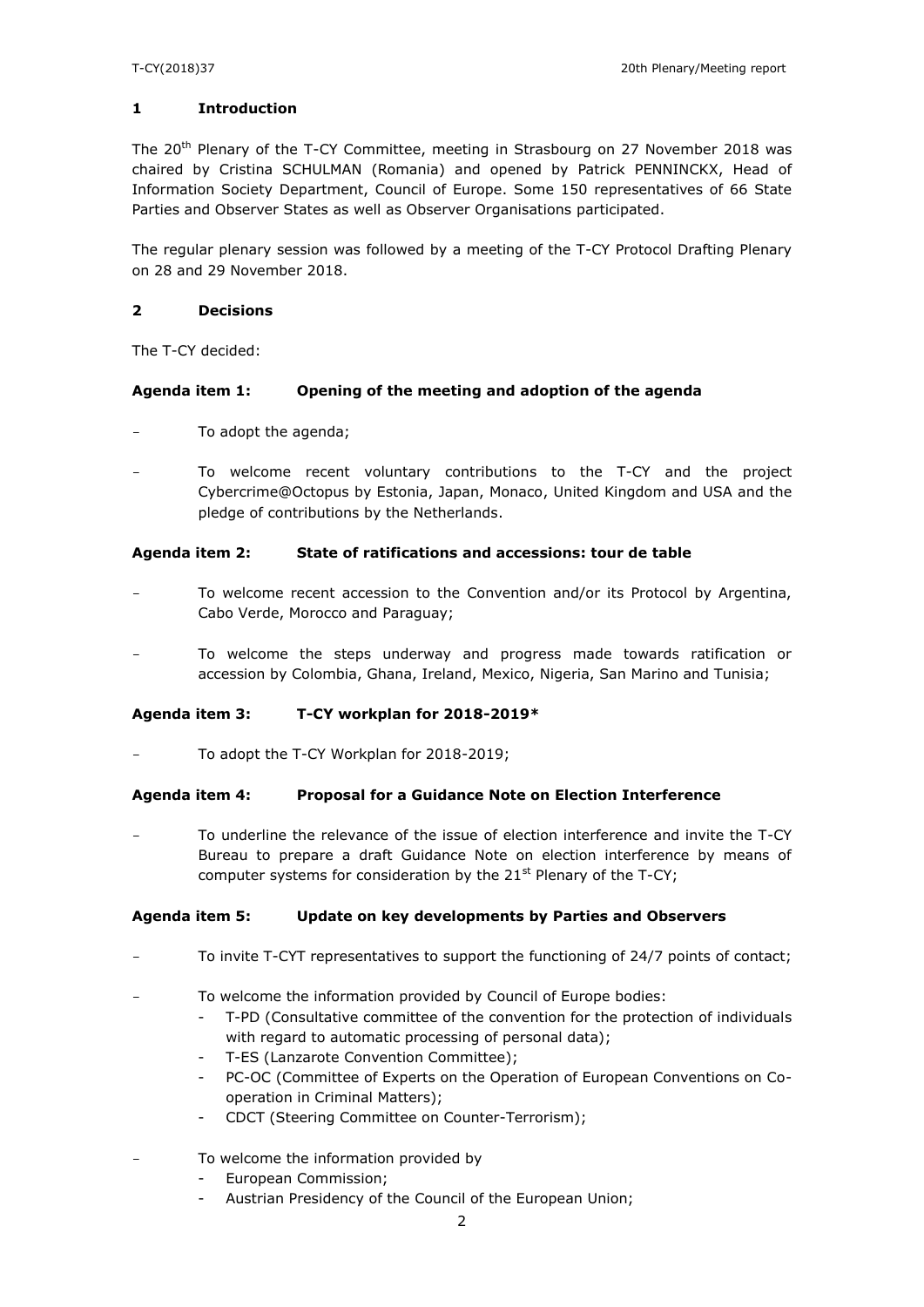- EUROJUST;
- OSCE;
- Organisation of American States;
- To note with interest information provided on cybercrime policies, legislative developments, training or major cases,
	- by Parties to the Budapest Convention: Azerbaijan, Chile, Costa Rica, Czech Republic, Dominican Republic, Israel, Japan, Morocco, Philippines, Senegal, Serbia, Sri Lanka, Tonga, Ukraine;
	- by other observers: Algeria, Russian Federation;

## **Agenda item 6: Next meetings of the T-CY in 2019;**

| 11-13 Feb 2019     | Strasbourg | Protocol Drafting Group meeting                |
|--------------------|------------|------------------------------------------------|
|                    |            |                                                |
|                    |            |                                                |
| 18-20 March 2019   | Strasbourg | Bureau and Protocol Drafting Group meeting     |
|                    |            |                                                |
|                    |            |                                                |
| $13 - 15$ May 2019 | Strasbourg | Bureau and Protocol Drafting Group meeting     |
|                    |            |                                                |
|                    |            |                                                |
| $8 - 11$ July 2019 | Strasbourg | T-CY 21 and Protocol Drafting Plenary          |
|                    |            |                                                |
|                    |            |                                                |
| $4 - 6$ Sep 2019   | Strasbourg | Bureau and Protocol Drafting Group meeting     |
|                    |            |                                                |
|                    |            |                                                |
| 14-16 Oct 2019     | Strasbourg | Bureau and Protocol Drafting Group meeting     |
|                    |            |                                                |
|                    |            |                                                |
| $18 - 22$ Nov 2019 | Strasbourg | T-CY 22, Protocol Drafting Plenary and Octopus |
|                    |            |                                                |
|                    |            | Conference                                     |

To hold, subject to funding, provisionally the following meetings in 2019: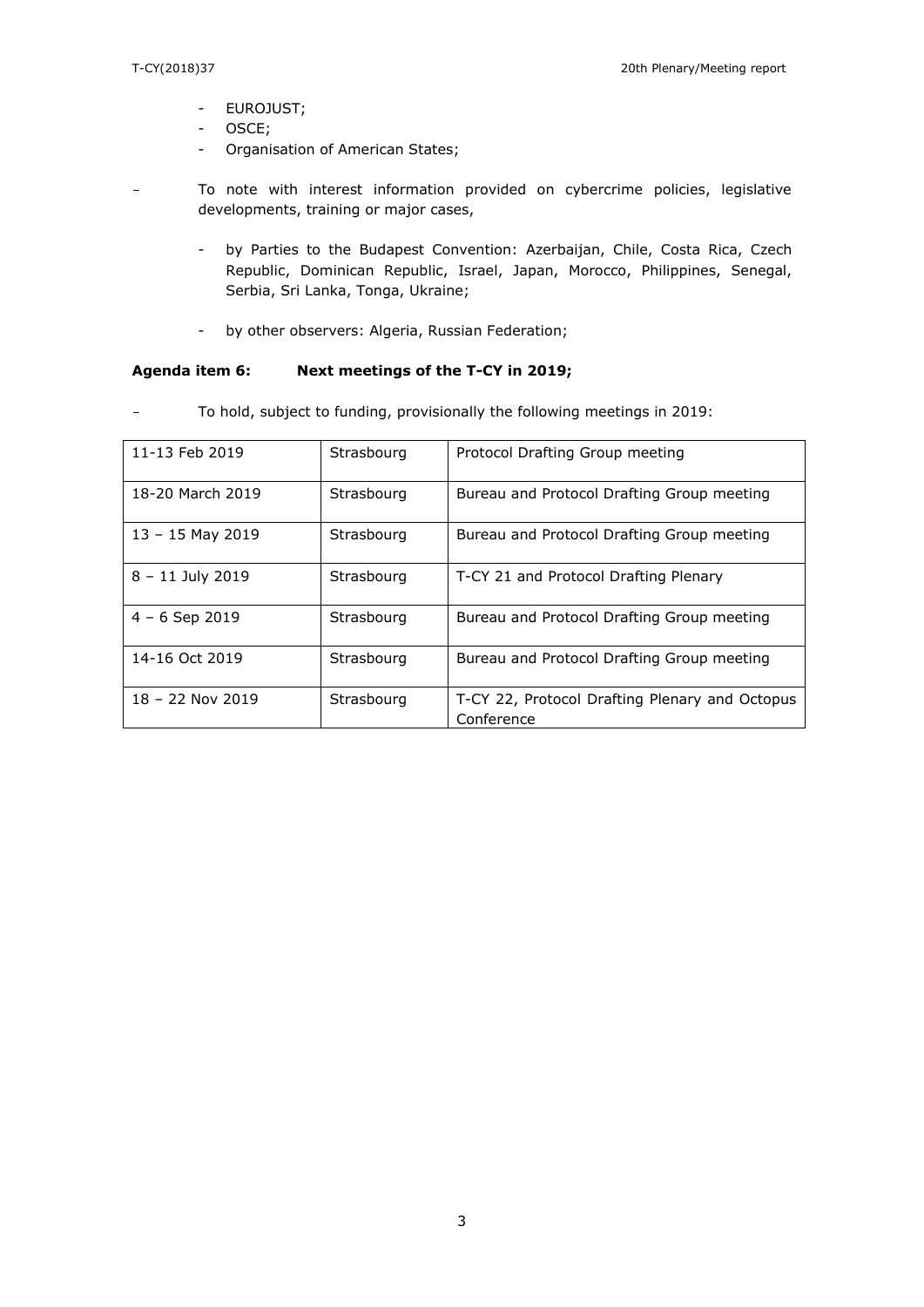## **3 Appendix**

## **3.1 Annotated agenda**

#### **Plenary T-CY 20**

#### **Tuesday, 27 November 2018, 9h30 – 18h00**

1. Opening of the  $20<sup>th</sup>$  Plenary and adoption of the agenda

2. State of ratifications and accessions: tour de table

Signatory States and States invited to accede are invited to provide an update on the state of ratification or accession to the Budapest Convention.

3. T-CY workplan for 2018-2019\*

T-CY members are invited to consider the draft Workplan (T-CY(2018)27) in view of adoption.

4. Proposal for a Guidance Note on Election Interference\*

T-CY members are invited to consider whether a Guidance Note on election interference should be prepared by the T-CY Bureau.

5. Update on key developments by Parties and Observers

Participants are invited to present information on major legislative developments, cases, important events, and training. Given that only limited time will be available during this one-day plenary, delegations are invited to submit written updates by 20 November 2018 which are to be published as part of the Plenary documentation.

6. Next meeting of the T-CY\*

T-CY members are invited to decide on the proposal to hold T-CY 21 8 July and the morning of 9 July 2019 prior to meeting of the Protocol Drafting Plenary from 9 July (afternoon) to 11 July 2019.

This proposal is subject to the availability of funding.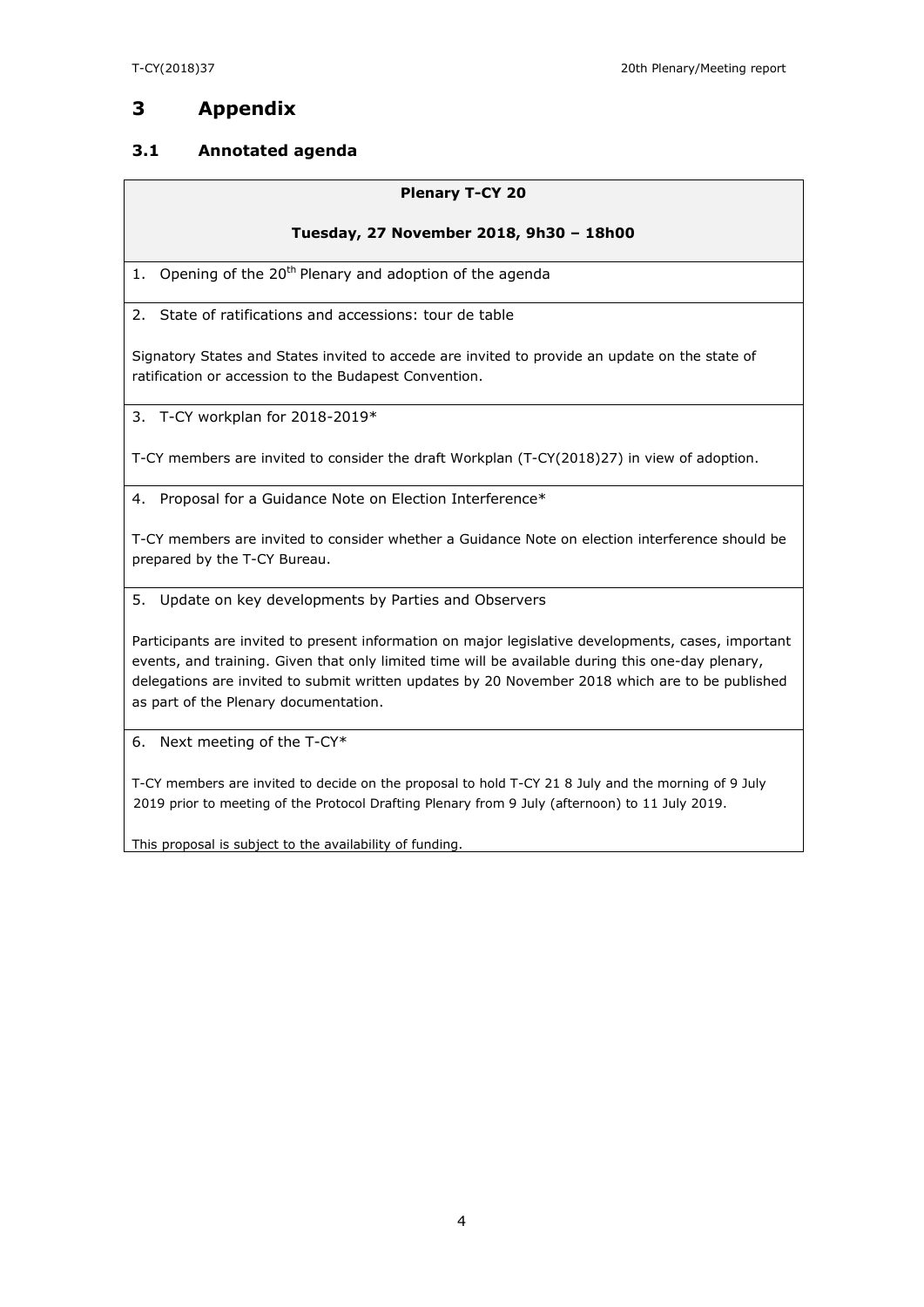## **3.2 List of participants**

#### **3.2.1 Bureau members**

| <b>Country</b>                | <b>Name</b>                            | <b>Institution</b>                                                                                                                             |
|-------------------------------|----------------------------------------|------------------------------------------------------------------------------------------------------------------------------------------------|
| ROMANIA                       | Cristina SCHULMAN<br>(T-CY Chair)      | Legal Adviser<br>Ministry of Justice<br>Directorate International Law and Judicial<br>Cooperation                                              |
| <b>PORTUGAL</b>               | Pedro VERDELHO<br>(T-CY Vice-chair)    | <b>Public Prosecutor</b><br>General Prosecutor's Office of Lisbon                                                                              |
| ARGENTINA                     | Marcos SALT                            | Member<br>Advisory Committee Against Computer-Related<br>Crimes                                                                                |
| CANADA                        | Gareth SANSOM                          | Global Affairs Canada                                                                                                                          |
| <b>ESTONIA</b>                | Markko KÜNNAPU                         | Adviser<br>Ministry of Justice                                                                                                                 |
| <b>FRANCE</b><br>[APOLOGIZED] | Vanessa EL KHOURY-MOAL                 | Magistrate at the European and International<br>Criminal Bargaining Office, Criminal Matters and<br>Pardons Directorate<br>Ministry of Justice |
| MAURITIUS<br>[APOLOGIZED]     | Karuna Devi GUNESH-<br><b>BALAGHEE</b> | Puisne Judge<br>Supreme Court of Mauritius                                                                                                     |
| <b>NETHERLANDS</b>            | Erik PLANKEN                           | Senior Policy Advisor Cybercrime<br>Law Enforcement Department<br>Ministry of Justice                                                          |
| <b>SRI LANKA</b>              | Jayantha FERNANDO                      | Chairman Sri Lanka CERT<br>(National Centre for Cyber Security)<br>& Legal Advisor, ICTA                                                       |
| SWITZERLAND                   | Andrea CANDRIAN                        | Stv. Chef, International Criminal Law Unit<br>Federal Office of Justice                                                                        |
| <b>UKRAINE</b>                | Oleksii TKACHENKO                      | <b>International Relations Officer</b><br>Cyber Department, SBU                                                                                |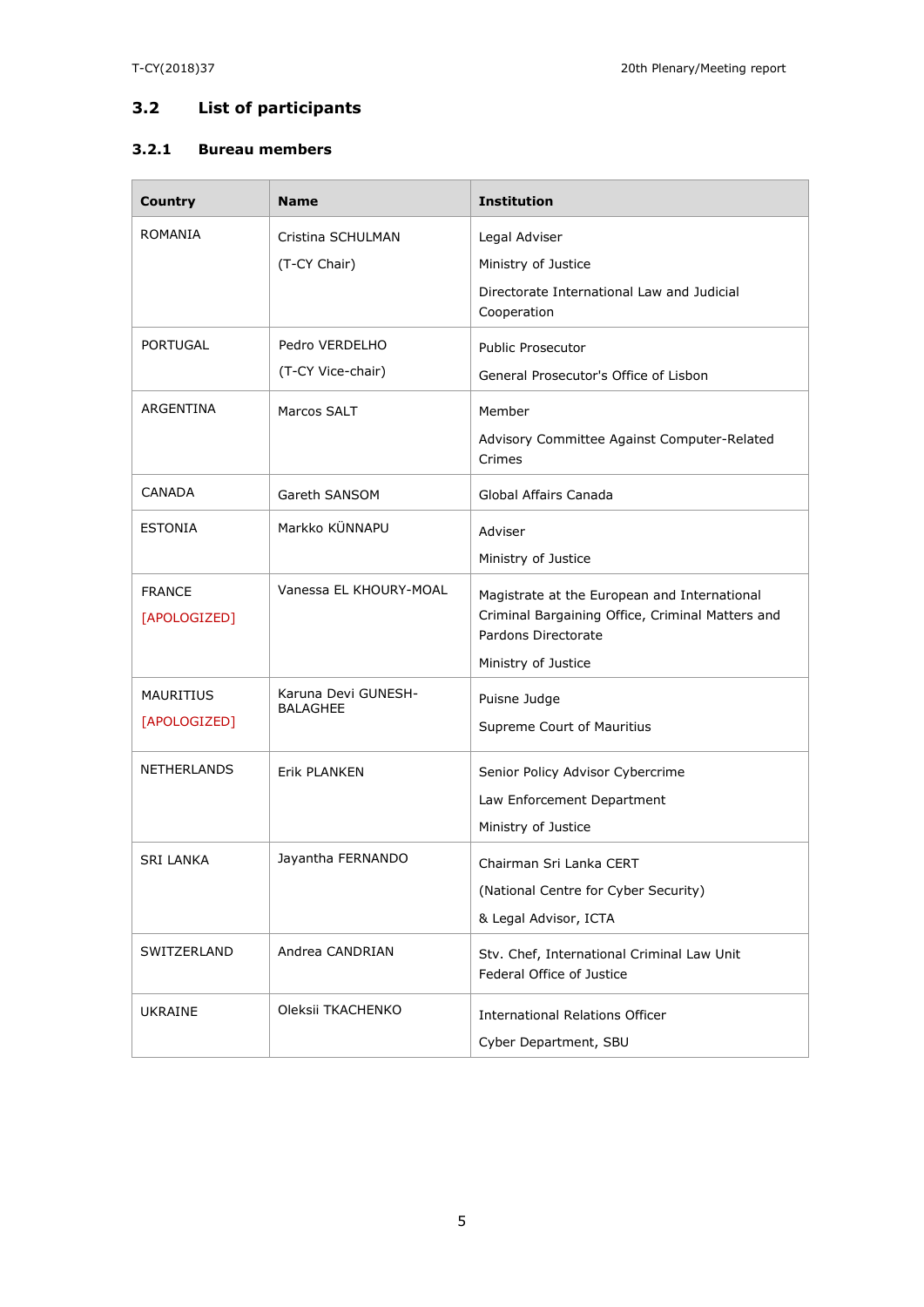#### **3.2.2 Parties**

| <b>COUNTRY</b>                          | <b>NAME</b>                           | <b>INSTITUTION</b>                                                                                                             |
|-----------------------------------------|---------------------------------------|--------------------------------------------------------------------------------------------------------------------------------|
| <b>ALBANIA</b>                          | Diana Stillo SILA                     | Head of Unit<br>Department of Foreign Jurisdiction Relations<br>Ministry of Justice                                            |
| <b>ALBANIA</b>                          | Hergis JICA                           | Chief Commisar, Sector for the Investigations of<br>Computer Crimes, State Police, Albania                                     |
| <b>ALBANIA</b>                          | Aferdita NDOI                         | Prosecutor, Prosecution Office of Tirana District                                                                              |
| <b>ANDORRA</b>                          | Maria Angels MORENO<br><b>AGUIRRE</b> | Juge<br>Instruction criminelle spécialisée sur la criminalité<br>socioéconomique et le crime organisé<br>Batllia d'Andorra     |
| <b>ARGENTINA</b>                        | Marcos SALT                           | Member of the Advisory Committee Against<br><b>Computer-Related Crimes</b>                                                     |
| <b>ARMENIA</b>                          | Arsen ELOYAN                          | Senior Officer<br>Police Senior Lieutenant<br>Hi-Tech Crime Department<br>Police of the Republic of Armenia                    |
| <b>ARMENIA</b>                          | Rafayel VARDANYAN                     | Investigator of Special Important Cases, PhD,<br>Investigative Committee of the RA, General<br><b>Investigative Department</b> |
| <b>ARMENIA</b>                          | Gevorg SARGSYAN                       | Prosecutor, Department for Cases Investigated by<br>National Security Bodies, General Prosecutor's<br>Office                   |
| AUSTRALIA                               | Briony DALEY WHITWORTH                | Senior Legal Officer<br>Communications Security and Intelligence Branch<br>Attorney-General's Department                       |
| AUSTRIA                                 | Judith HESTER                         | Referentin in der Sektion IV<br>Federal Ministry of Justice                                                                    |
| <b>AZERBAIJAN</b>                       | Rail BAYRAMLI                         | Cyber Crime Investigator<br>State Security Service of Azerbaijan                                                               |
| <b>AZERBAIJAN</b>                       | Kenan HAJIYEV                         | Investigator, Cybercrime Unit of the Ministry of<br><b>Internal Affairs</b>                                                    |
| <b>AZERBAIJAN</b>                       | Arzu ZEYNALABDIYEVA                   | Prosecutor of International Relations Department,<br>Prosecutor General's Office of the Republic of<br>Azerbaijan              |
| <b>BELGIUM</b>                          | Gilles HEYVAERT                       | Ambassador<br>Permanent Representative of Belgium to the Council of<br>Europe                                                  |
| <b>BOSNIA AND</b><br><b>HERZEGOVINA</b> | Sabina BARAKOVIĆ                      | <b>Expert Adviser</b><br>Sector for IT and Telecommunication Systems                                                           |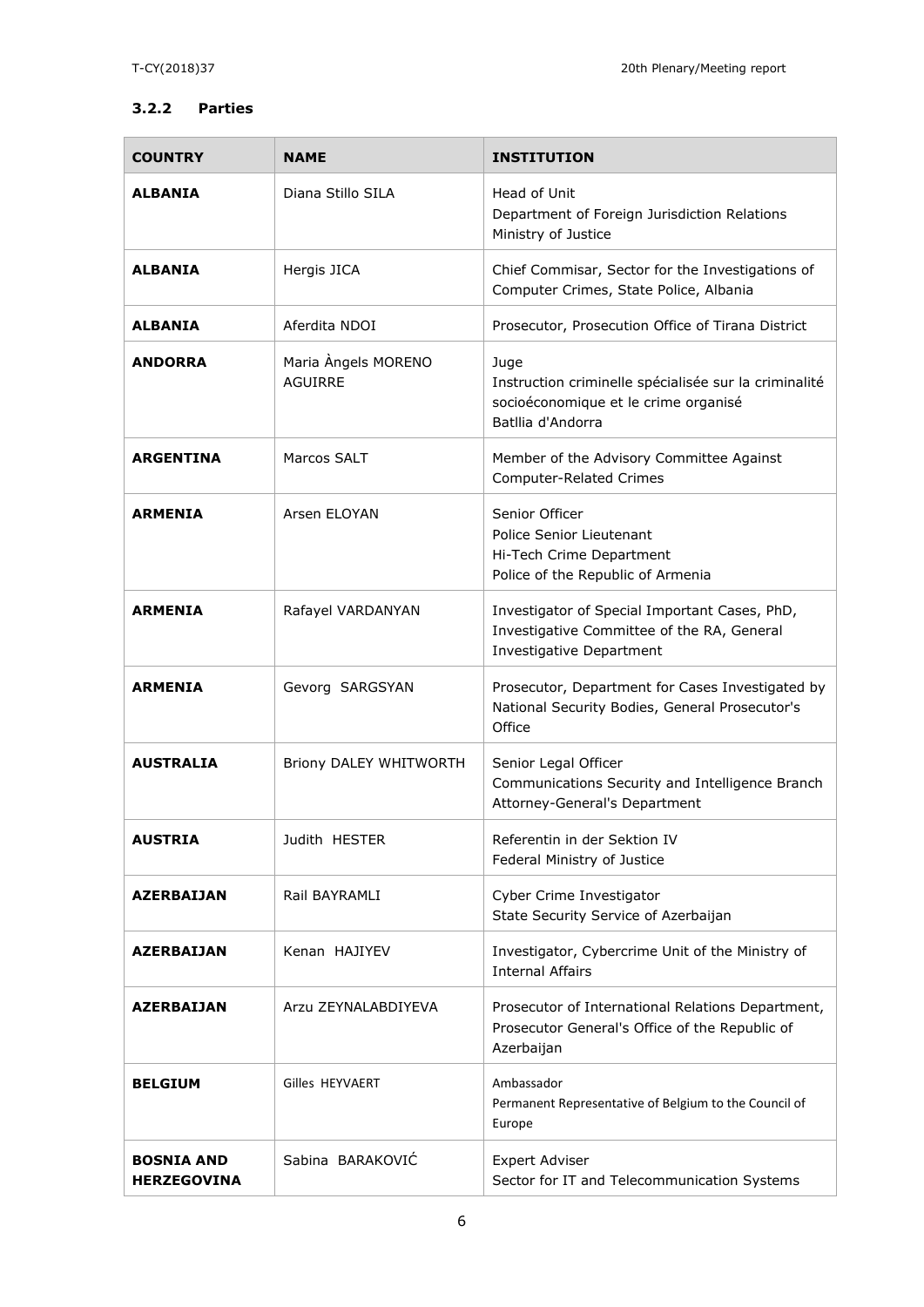|                                         |                                              | Ministry of Security                                                                                                                                                           |
|-----------------------------------------|----------------------------------------------|--------------------------------------------------------------------------------------------------------------------------------------------------------------------------------|
| <b>BOSNIA AND</b><br><b>HERZEGOVINA</b> | Dragana VUJIĆ                                | Inspector in the Department for high-tech crime<br>Crime Police Banja Luka                                                                                                     |
| <b>BOSNIA AND</b><br><b>HERZEGOVINA</b> | Nedžad ĆATIĆ                                 | Head of the Department for the fight against<br>cybercrime<br>Ministry of the Interior                                                                                         |
| <b>BULGARIA</b>                         | Mihail DRAGODANOV                            | Chief inspector<br><b>Head of Sector</b><br>Cyber Crime "Department"<br>General Directorate "Combating Organized Crime"<br>Ministry of Interior                                |
| <b>CABO VERDE</b>                       | Nandixany de Lurdes Souto<br>AMADO V.ANDRADE | Assessora Ministra da Justiça e Trabalho                                                                                                                                       |
| <b>CABO VERDE</b>                       | Evanilda Cristina DUARTE<br>METTE            | Internal Security Auditor, Information Systems<br><b>Operational Nucleus</b>                                                                                                   |
| <b>CABO VERDE</b>                       | Ariano FORTES DA COSTA                       | Legal Advisor, Ministry of Internal Affairs                                                                                                                                    |
| <b>CANADA</b>                           | Gareth SANSOM                                | Director<br>Technology and Analysis,<br>Criminal Law Policy Section<br>Department of Justice                                                                                   |
| <b>CANADA</b>                           | Annemieke HOLTHUIS                           | Counsel, Criminal Law Policy Section<br>Policy Sector, Justice Canada                                                                                                          |
| <b>CANADA</b>                           | Jacqueline PALUMBO                           | General Counsel and Director, Mutual Legal<br>Assistance and Cyber Unit<br><b>International Assistance Group</b><br>National Litigation Sector<br>Department of Justice Canada |
| <b>CANADA</b>                           | Paul WILLIAMS                                | Global Affairs Canada                                                                                                                                                          |
| <b>CANADA</b>                           | Normand WONG                                 | Criminal Law Policy Section<br>Counsel<br>Justice Canada                                                                                                                       |
| <b>CHILE</b>                            | Camila BOSCH CARATGENA                       | Public Prosecutor's Office                                                                                                                                                     |
| <b>CHILE</b>                            | Monserrat RAMIREZ<br><b>HERRERA</b>          | Public Prosecutor's Office                                                                                                                                                     |
| <b>CHILE</b>                            | Pablo CASTRO                                 | Deputy Director for International Security<br>International and Human Security Directorate<br>Ministry of Foreign Affairs                                                      |
| COSTA RICA                              | Juan Carlos CUBILLO<br><b>MIRANDA</b>        | Sub Jefe<br>Fiscalia General de la Republica<br>Public Ministry                                                                                                                |
| <b>COSTA RICA</b>                       | Floribeth RODRIGUEZ<br>PICADO                | Fiscala de la Fiscalía Adjunta de Alajuela                                                                                                                                     |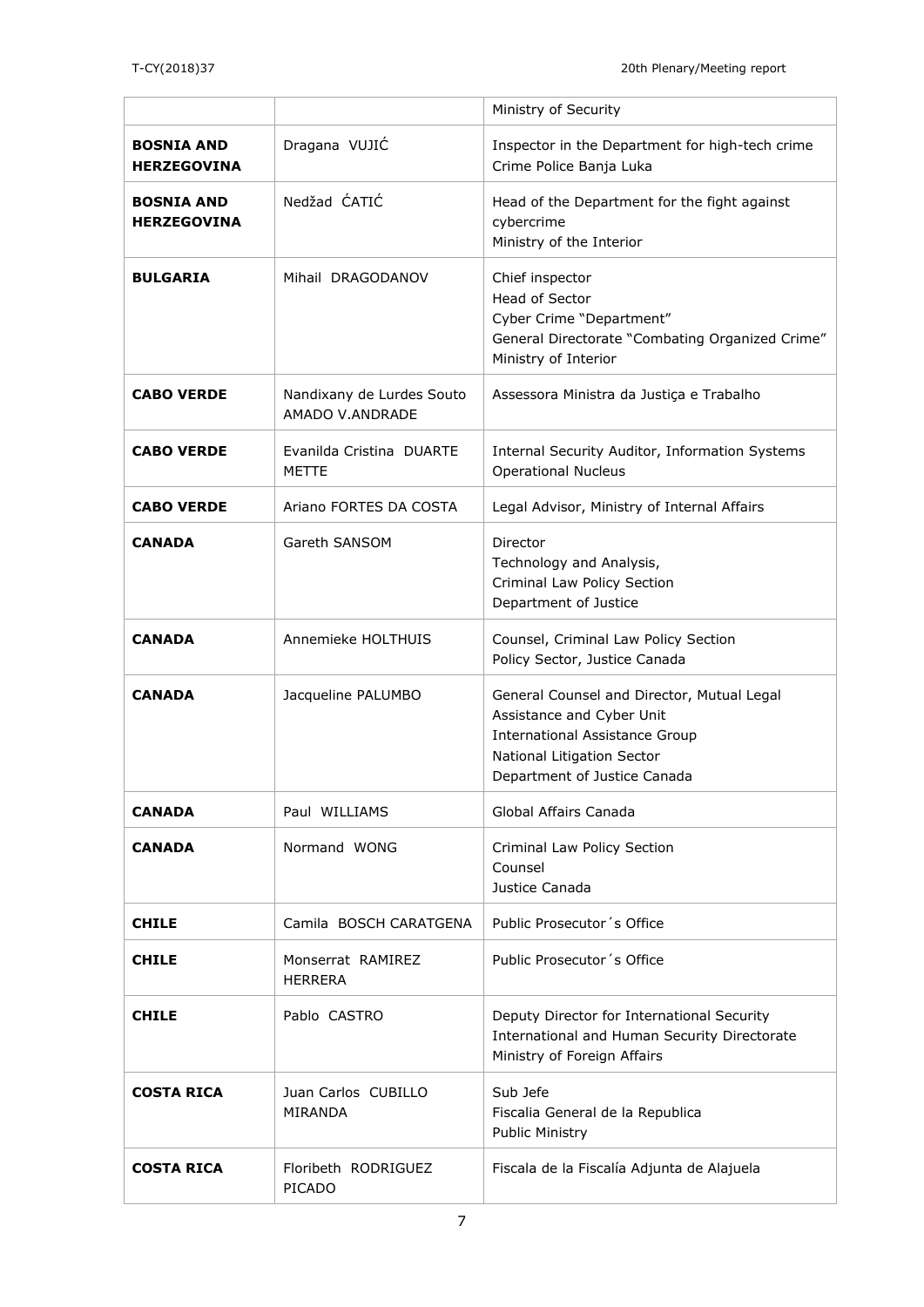| <b>COSTA RICA</b>                   | Elizeth Maria HERNANDEZ<br><b>CESPEDES</b> | Abogada de la Oficina de Asesoría Técnica y<br>Relaciones Internacionales de la Fiscalía General                                                                 |
|-------------------------------------|--------------------------------------------|------------------------------------------------------------------------------------------------------------------------------------------------------------------|
| <b>CROATIA</b>                      | Renato GRGURIĆ                             | Ministry of Interior, Head of Cyber Security Dept,<br>General Police Directorate                                                                                 |
| <b>CZECH REPUBLIC</b>               | Jakub PASTUSZEK                            | General Police Directorate                                                                                                                                       |
| <b>DENMARK</b>                      | Daniel SOLTEN                              | Director of Public Prosecutions<br><b>International Affairs</b>                                                                                                  |
| DOMINICAN<br><b>REPUBLIC</b>        | Claudio PEGUERO                            | Advisor to the Director General of Police in Cyber<br><b>Matters</b><br>National Police                                                                          |
| <b>DOMINICAN</b><br><b>REPUBLIC</b> | Cesar MOLINE RODRIGUEZ                     | Cybersecurity Director, Dominican Institute of<br>Telecommunications (INDOTEL)                                                                                   |
| <b>DOMINICAN</b><br><b>REPUBLIC</b> | Ivan Vladimir FELIZ VARGAS                 | High Tech Crimes Prosecution Service Director,<br>General Attorney's Office                                                                                      |
| <b>ESTONIA</b>                      | Markko KÜNNAPU                             | Adviser<br>Ministry of Justice                                                                                                                                   |
| <b>FINLAND</b>                      | Janne KANERVA                              | Counsellor of Legislation<br>Legislative Affairs<br>Ministry of Justice                                                                                          |
| <b>FINLAND</b>                      | Jouko HUHTAMÄKI                            | Ministry of the Interior, Police Department                                                                                                                      |
| <b>FRANCE</b>                       | Emmanuel KESSLER                           | Commandant de police<br>Coordonnateur opérationnel<br><b>OCLCTIC</b><br>Sous direction de lutte contre la cybercriminalité                                       |
| <b>FRANCE</b>                       | <b>Thomas GREGOIRE</b>                     | Rédacteur au bureau de la négociation pénale<br>européenne et internationale<br>Direction des affaires criminelles et des grâces<br>Ministère de la justice      |
| <b>GEORGIA</b>                      | Nikoloz CHINKORASHVILI                     | Head of the Unit of European Integration and<br>Cooperation with International Organisations<br>Office of the Chief Prosecutor<br>Ministry of Justice of Georgia |
| <b>GEORGIA</b>                      | Levan DIDEBULIDZE                          | Detective of the Cybercrime Division of the<br>Central Criminal Police Department, Ministry of<br>Internal Affairs, Georgia                                      |
| <b>GEORGIA</b>                      | Nata GODERDZISHVILI                        | Head of Legal Division of Data Exchange Agency,<br>Ministry of Justice                                                                                           |
| <b>GERMANY</b>                      | Susanne MÜNCH                              | Government Director<br>Criminal Procedure Law<br>Federal Ministry of Justice and Consumer<br>Protection                                                          |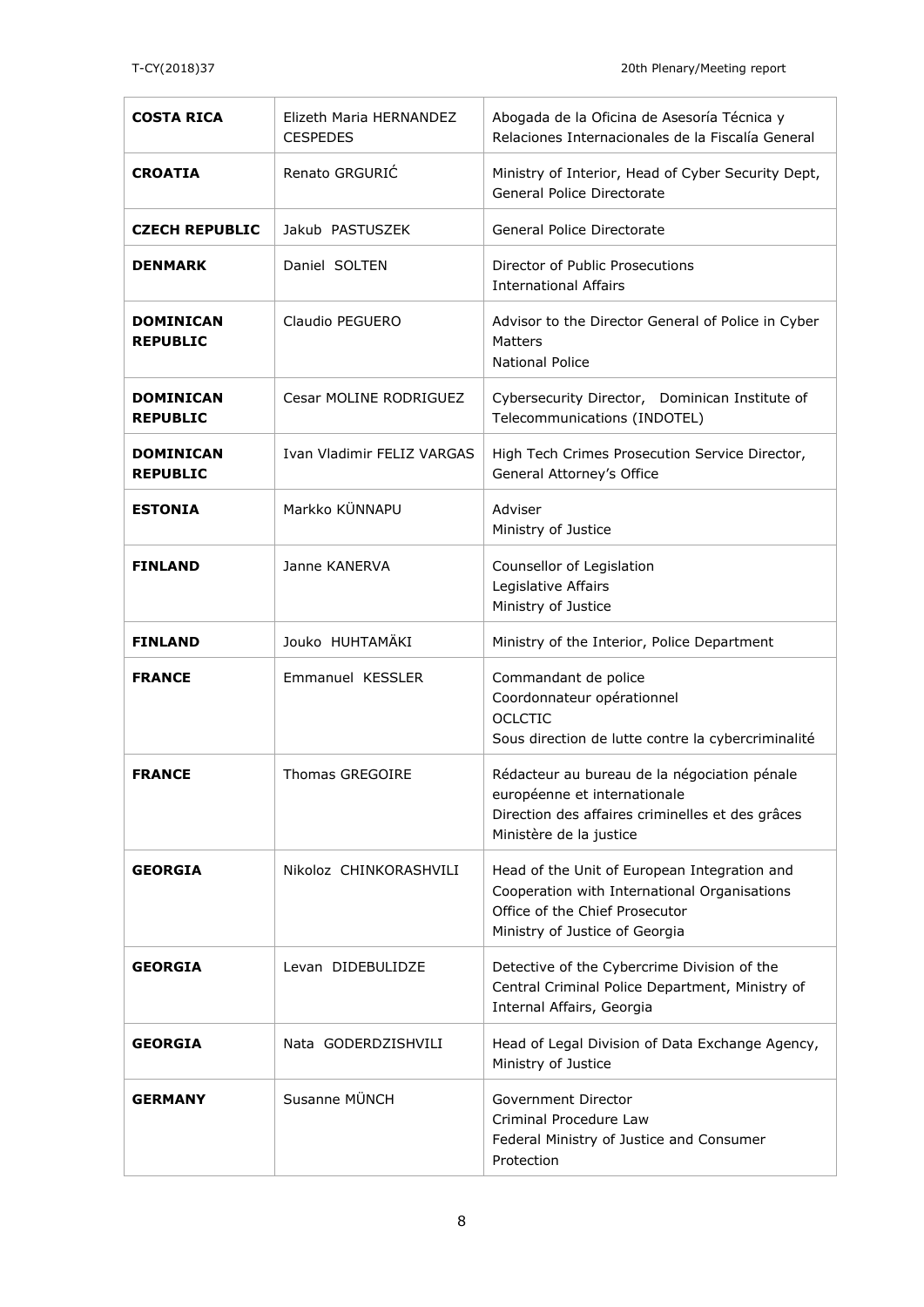| <b>HUNGARY</b> | János IVÁNYI           | Legal Expert<br>Department of European Cooperation<br>Ministry of Interior                                                                                                                                  |
|----------------|------------------------|-------------------------------------------------------------------------------------------------------------------------------------------------------------------------------------------------------------|
| <b>ISRAEL</b>  | Haim WISMONSKY         | Director, Cybercrime Department<br>State Attorney's Office                                                                                                                                                  |
| <b>ISRAEL</b>  | Naomi FLIMELECH SHAMRA | Director<br>Office of the Legal Advisor<br>Ministry of Foreign Affaires                                                                                                                                     |
| <b>ISRAEL</b>  | Elad BLIBAUM           | Head Cyber Fusion Center<br><b>National Police</b>                                                                                                                                                          |
| <b>ITALY</b>   | Francesco CAJANI       | High Tech Crime Unit,<br>Deputy Public Prosecutor<br>Court of Law in Milan                                                                                                                                  |
| <b>JAPAN</b>   | Hidetoshi AZECHI       | Attorney<br>Treaties Division, International Legal Affairs<br>Bureau<br>Ministry of Foreign Affairs                                                                                                         |
| <b>JAPAN</b>   | Kazuki OGAWA           | Attorney<br>International Safety and Security Cooperation<br><b>Division</b><br>Foreign Policy Bureau<br>Ministry of Foreign Affairs                                                                        |
| <b>JAPAN</b>   | Kazutaka MAEDA         | Attorney, Criminal Affairs Bureau Ministry of<br>Justice                                                                                                                                                    |
| <b>JAPAN</b>   | Kosuke YUKI            | Consul, Magistrat, au Consulat du Japon à<br>Strasbourg,                                                                                                                                                    |
| <b>JAPAN</b>   | Mayumi AMANO           | Assistant Director, General Affairs Division,<br>Commissioner General's Secretariat, National<br>Police Agency                                                                                              |
| <b>JAPAN</b>   | Naoki WATANABE         | Senior Attorney<br>Criminal Affairs Bureau Ministry of Justice                                                                                                                                              |
| <b>JAPAN</b>   | Shoko FUJIWARA         | Section chief, General Affairs Division<br>Commissioner General's Secretariat National<br>Police Agency                                                                                                     |
| <b>JAPAN</b>   | Yukiko TAHIRA          | Assistant Director, General Affairs Division<br>Commissioner General's Secretariat, National<br>Police Agency                                                                                               |
| <b>LATVIA</b>  | Kristina TIMOFEJEVA    | Senior Inspector<br>1st Unit (Operational cross-border cooperation<br>(24/7) and SIS/SIRENE)<br><b>International Cooperation Department</b><br>Central Criminal Police Department<br>State police of Latvia |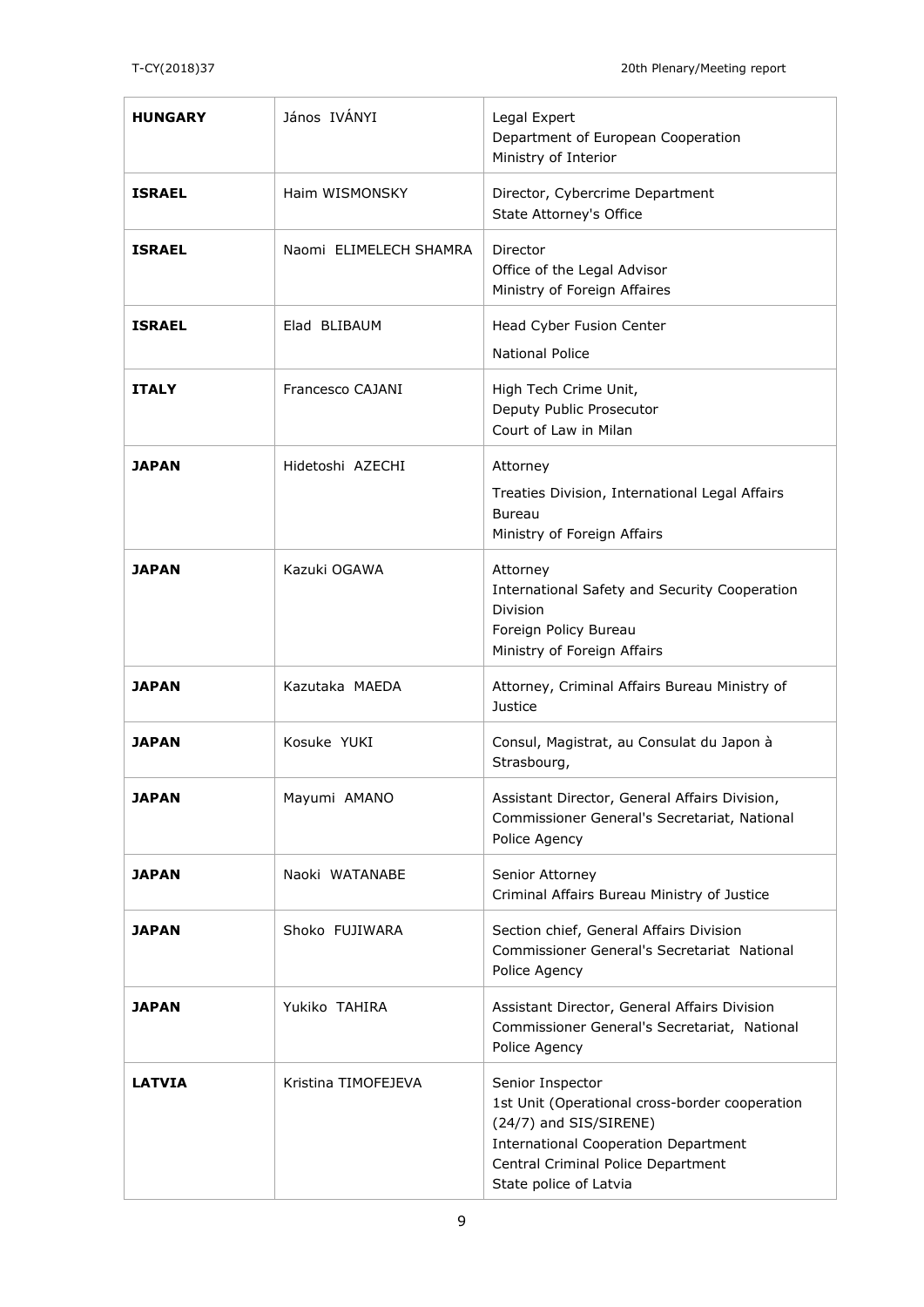| <b>LIECHTENSTEIN</b> | <b>Dominic SPRENGER</b>            | Division for Security and Human Rights<br>Office for Foreign Affairs<br>Principality of Liechtenstein                                                     |
|----------------------|------------------------------------|-----------------------------------------------------------------------------------------------------------------------------------------------------------|
| <b>LUXEMBOURG</b>    | Cindy COUTINHO                     | Ministère de la Justice                                                                                                                                   |
| <b>MOLDOVA</b>       | <b>Veaceslav SOLTAN</b>            | Prosecutor<br>Chief of Department on Information Technology<br>and Cybercrime Investigation<br><b>General Prosecutor Office</b>                           |
| <b>MOLDOVA</b>       | Daniela DAN                        | Head of the International Legal Co-operation<br>Direction, Ministry of Justice                                                                            |
| <b>MOLDOVA</b>       | Sergiu LISNIC                      | Chief of the Electronic payment means Division of<br>the Center for Combating Cyber Crimes, National<br>Inspectorate of Investigations                    |
| <b>MONACO</b>        | Hervé POINOT                       | Procureur Général Adjoint                                                                                                                                 |
| <b>MONTENEGRO</b>    | Ognjen MITROVIĆ                    | Ministry of Justice of Montenegro                                                                                                                         |
| <b>MONTENEGRO</b>    | Jakša BACKOVIĆ                     | Head of Unit for Anti-High Tech Crime<br>Department for the fight against organised crime<br>and corruption<br>Police Directorate<br>Ministry of Interior |
| <b>MONTENEGRO</b>    | Miloš SOSKIC                       | <b>State Prosecutor</b><br>Higher State Prosecutor office in Podgorica                                                                                    |
| <b>MOROCCO</b>       | Abdeljalil TAKI                    | <b>DGST</b><br>Ministère de l'intérieur                                                                                                                   |
| <b>MOROCCO</b>       | Jaafar EL MOUDEN                   | Chef de la brigade régionale de lutte contre la<br>cybercriminalité à la Préfecture de Police de Rabat                                                    |
| <b>MOROCCO</b>       | Layla EZZOUINE                     | Chef du Service Central de lutte contre la<br>Criminalité liée aux Nouvelles Technologies                                                                 |
| <b>MOROCCO</b>       | Ahmed ALAOUI TAHIRI                | Chef de l'unité de la lutte contre la crime<br>organisée<br>Magistrat près du présidence du Ministère Public                                              |
| <b>MOROCCO</b>       | Hamza ES SAID                      | GLACY+ National Coordinator                                                                                                                               |
| <b>NETHERLANDS</b>   | <b>Erik PLANKEN</b>                | Senior Policy Advisor Cybercrime<br>Law Enforcement Department<br>Ministry of Justice                                                                     |
| <b>NETHERLANDS</b>   | Joost RAEVEN                       | Law Enforcement Directorate<br>Ministry of Security and Justice                                                                                           |
| <b>NORWAY</b>        | Eirik Trønnes HANSEN               | Prosecutor                                                                                                                                                |
| PANAMA               | Ricaurte GONZALEZ<br><b>TORRES</b> | IT Security Attorney<br>Second Protection Office on Organized Crime                                                                                       |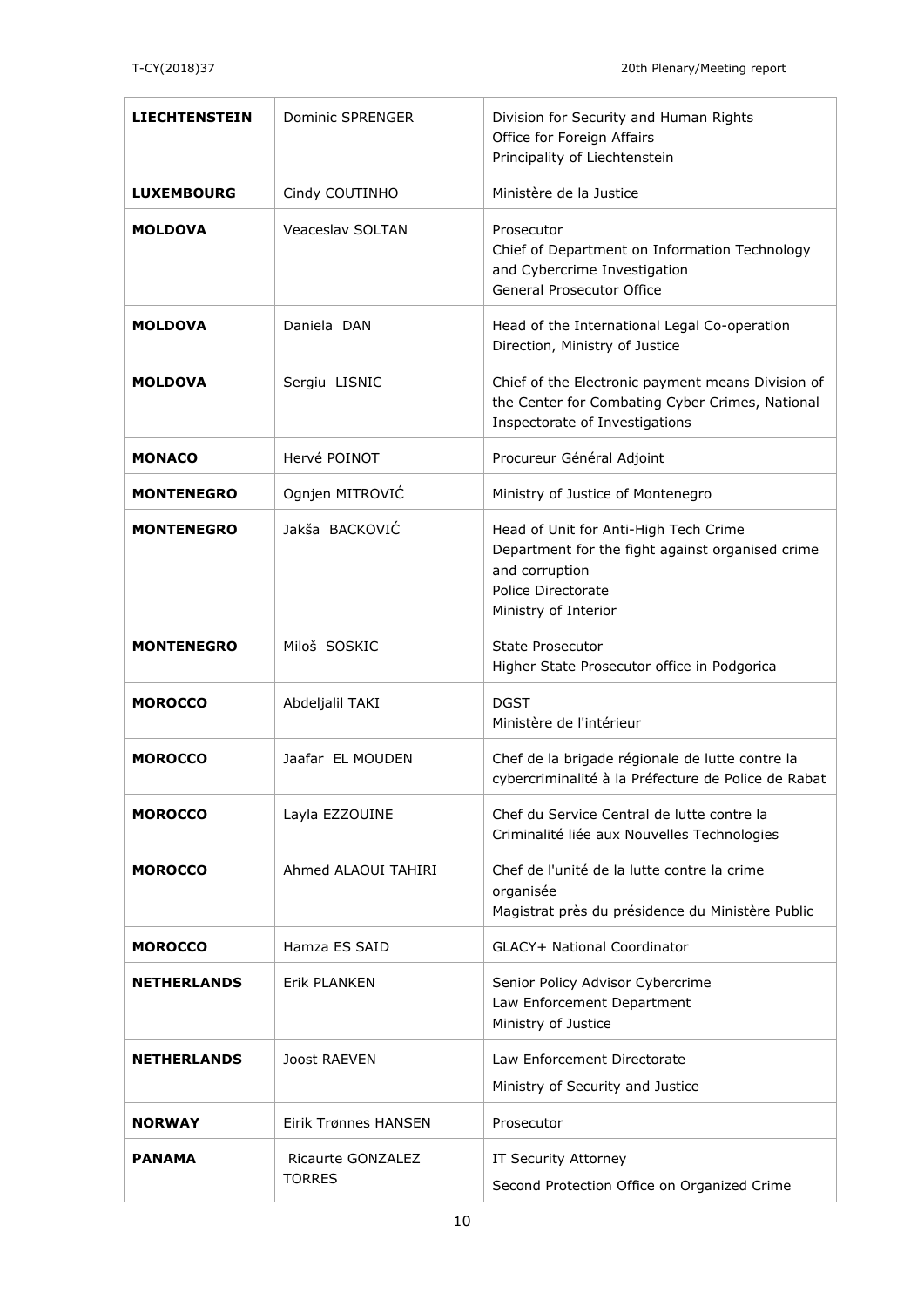| <b>PARAGUAY</b>    | Maria SOLEDAD MACHUCA                      | Deputy Attorney General of Cybercrime                                                                                                                                   |
|--------------------|--------------------------------------------|-------------------------------------------------------------------------------------------------------------------------------------------------------------------------|
| <b>PHILIPPINES</b> | Markk PERETE                               | Under Secretary Department of Justice                                                                                                                                   |
| <b>PHILIPPINES</b> | Angela Marie M. DE GRACIA                  | State Councel, Department of Justice                                                                                                                                    |
| <b>PHILIPPINES</b> | Victor V. LORENZ                           | Supervising Agent, National Bureau of<br>Investigation                                                                                                                  |
| <b>PHILIPPINES</b> | Maria Theresa SINDICO-<br><b>GUILLAUME</b> | State Councel, Department of Justice                                                                                                                                    |
| <b>POLAND</b>      | Cecylia BERNACKA                           | Second Secretary, Permanent Representation of<br>Poland to the Council of Europe                                                                                        |
| <b>PORTUGAL</b>    | Pedro VERDELHO<br>(T-CY Vice-Chair)        | <b>Public Prosecutor</b><br>General Prosecutor's Office of Lisbon                                                                                                       |
| <b>ROMANIA</b>     | Cristina SCHULMAN<br>(T-CY Chair)          | Legal Adviser<br>Directorate International Law and Judicial<br>Cooperation<br>Ministry of Justice                                                                       |
| <b>ROMANIA</b>     | Ioana ALBANI                               | Deputy Chief-Prosecutor<br>Directorate for Investigating Organised Crime and<br>Terrorism<br>Prosecutor's Office attached to the High Court of<br>Cassation and Justice |
| <b>ROMANIA</b>     | Marius-Daniel CUCIURIANU                   | Head of Cybercrime Department, Bucharest<br>Organised Crime Unit, Romanian Police                                                                                       |
| <b>SENEGAL</b>     | Papa Assane TOURE                          | Magistrat<br>Secrétaire Général Adjoint<br>du Gouvernement<br>Dakar                                                                                                     |
| <b>SENEGAL</b>     | Mamadou Cisse FALL                         | Magistrat, Ministere de la Justice                                                                                                                                      |
| SENEGAL            | Yakham Ben Abdel Kader<br>LEYE             | National Coordinator GLACY+                                                                                                                                             |
| <b>SENEGAL</b>     | Madiaw DIAW                                | Magistrat, Ministere de la Justice                                                                                                                                      |
| <b>SERBIA</b>      | <b>Branko STAMENKOVIC</b>                  | Deputy Republic Prosecutor<br>Republic Public Prosecutor's Office of Serbia                                                                                             |
| <b>SERBIA</b>      | Dragan JOVANOVIC                           | Deputy Head of Department<br>Department for Cyber Crime<br>Service for Combating Organized Crime<br>Ministry of Interior                                                |
| <b>SLOVAKIA</b>    | Jan KRALIK                                 | Senior State Counsellor<br><b>International Law Department</b><br>Judicial Cooperation in Criminal Matters Division<br>Ministry of Justice of the Slovak Republic       |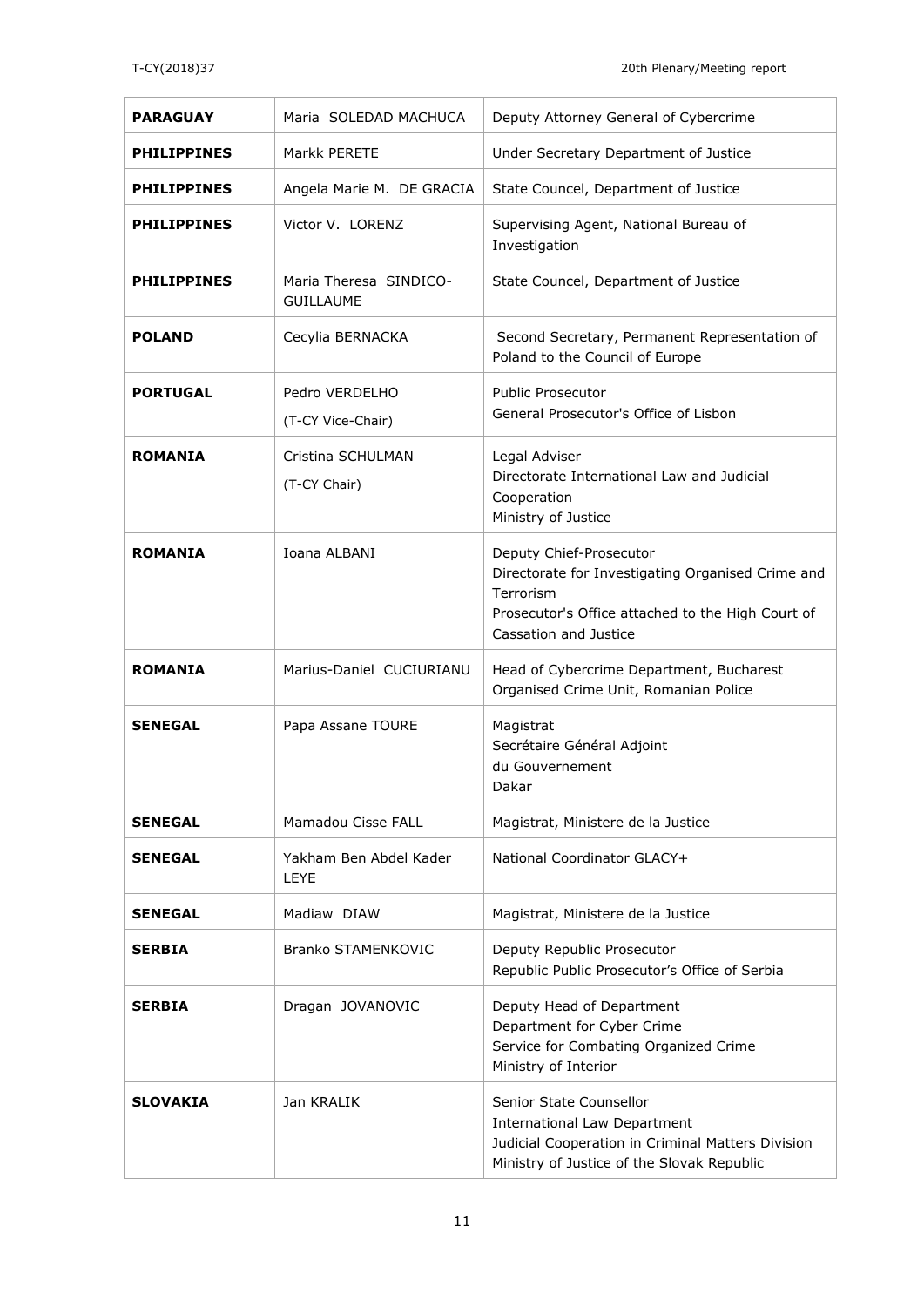| <b>SLOVENIA</b>                                                           | Tomaž JAKSE                                 | Senior Criminal Police Inspector - Specialist<br><b>Computer Investigation Centre</b>                                                                                     |
|---------------------------------------------------------------------------|---------------------------------------------|---------------------------------------------------------------------------------------------------------------------------------------------------------------------------|
| <b>SPAIN</b>                                                              | Maria Elvira TEJADA DE LA<br><b>FUENTE</b>  | Head<br>Cybercrime Prosecutor's Office<br>General Prosecutor's Office                                                                                                     |
| <b>SPAIN</b>                                                              | Maria Eugenia HERNÁNDEZ<br><b>FERNÁNDEZ</b> | Fiscal, Asesora de la Dirección General de<br>Cooperación Jurídica Internacional<br>y Relaciones con las Confesiones<br>Ministry of Justice                               |
| <b>SPAIN</b>                                                              | Antonio LÓPEZ MELGAREJO                     | Inspector<br><b>National Police</b>                                                                                                                                       |
| <b>SPAIN</b>                                                              | Alberto REDONDO<br><b>SÁNCHEZ</b>           | Captain<br>Guardia Civil                                                                                                                                                  |
| <b>SRI LANKA</b>                                                          | Jayantha FERNANDO                           | Chairman (Actg)<br>Sri Lanka CERT & Director Legal, ICTA                                                                                                                  |
| <b>SWITZERLAND</b>                                                        | Andrea CANDRIAN                             | Stv. Chef,<br><b>International Criminal Law Unit</b><br>Federal Office of Justice                                                                                         |
| <b>SWITZERLAND</b>                                                        | Françoise NICATI                            | Département fédéral de justice et police DFJP<br>Office fédéral de la justice OFJ<br>Domaine de direction Entraide judiciaire<br>internationale<br>Traités internationaux |
| <b>SWITZERLAND</b>                                                        | Peter HÜNIG                                 | <b>CAMS</b><br>Federal Office of Justice<br>MLA Unit II                                                                                                                   |
| "THE FORMER<br><b>YUGOSLAV</b><br><b>REPUBLIC OF</b><br><b>MACEDONIA"</b> | Vladimir MILOSHESKI                         | <b>Public Prosecutor</b><br>Basic Public Prosecutor's Office in Skopje                                                                                                    |
| "THE FORMER<br>YUGOSLAV<br><b>REPUBLIC OF</b><br><b>MACEDONIA"</b>        | Spasenka ANDONOVA                           | <b>Public Prosecutor</b><br>Basic public prosecutors office in Skopje                                                                                                     |
| <b>TONGA</b>                                                              | Aminiasi KEFU                               | Acting Attorney General and Director of Public<br>Prosecution                                                                                                             |
| <b>TONGA</b>                                                              | Kalisi Kafoatu TOHIFOLAU                    | Acting Deputy Commissioner for Police, Tonga<br>Police                                                                                                                    |
| TONGA                                                                     | Siosaia Fatai VAIPUNA                       | Director of CERT Tonga                                                                                                                                                    |
| TURKEY                                                                    | Ozgür AKDOĞAN                               | Head of Department<br>Ministry of Justice<br>General Directorate of Criminal Affairs                                                                                      |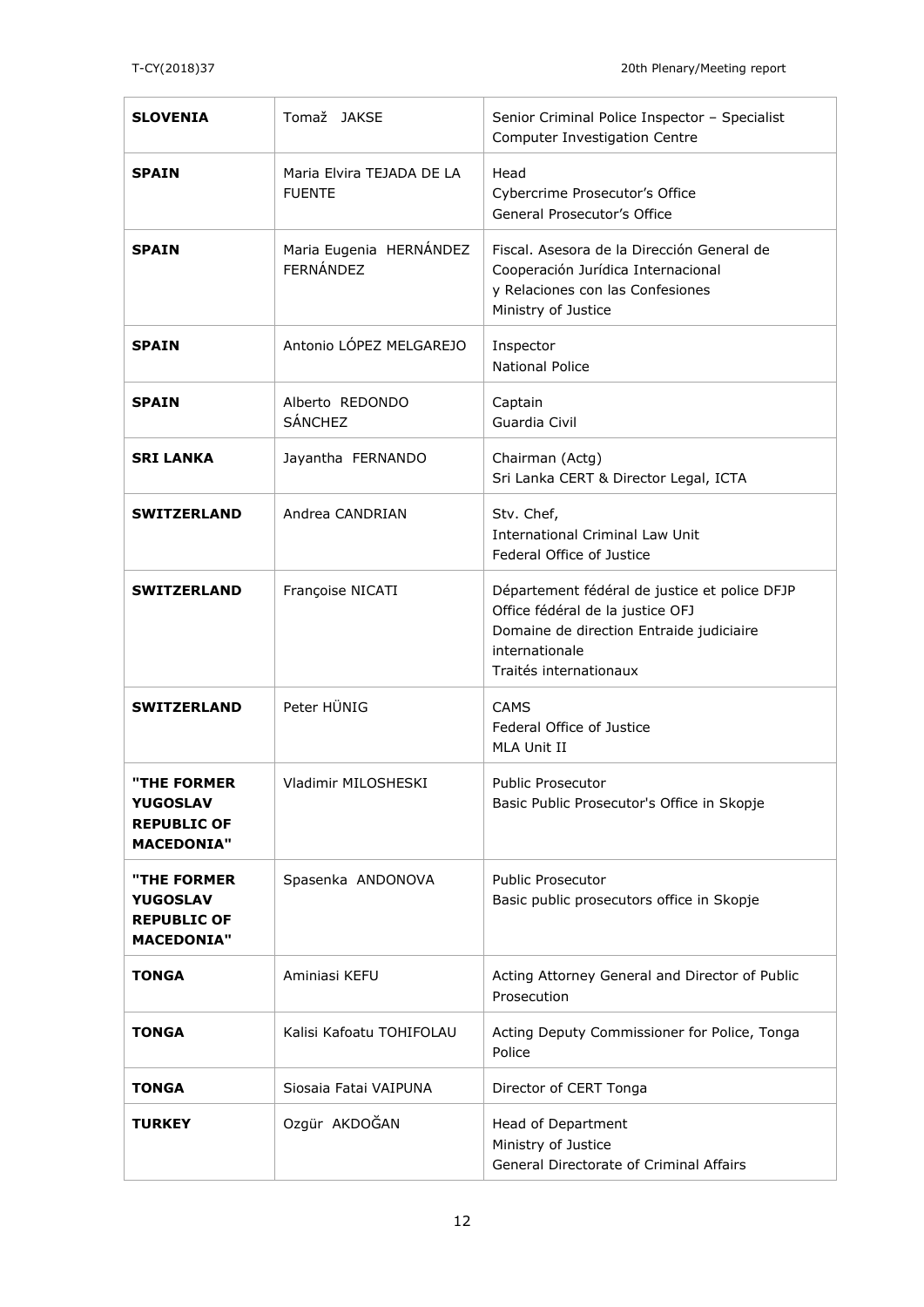| <b>TURKEY</b>                   | İhsan ERDOĞAN        | Deputy Head<br>Department of Cybercrime<br><b>Turkish National Police</b>                                                                                      |
|---------------------------------|----------------------|----------------------------------------------------------------------------------------------------------------------------------------------------------------|
| <b>UKRAINE</b>                  | Oleksii TKACHENKO    | <b>International Relations Officer</b><br><b>Cyber Department</b><br><b>Security Service</b>                                                                   |
| <b>UKRAINE</b>                  | Stanislav SAMOILOV   | Department for IT and Programming Cyber Police,<br>Ministry of Interior                                                                                        |
| <b>UKRAINE</b>                  | Tetiana SHORSTKA     | Deputy Head of Department, Head of the Division<br>on Mutual Legal Assistance in Criminal Matters,<br>Directorate of International Law, Ministry of<br>Justice |
| <b>UNITED</b><br>KINGDOM        | Daniel GRUBB         | <b>Cyber Crime Policy</b>                                                                                                                                      |
| UNITED<br><b>KINGDOM</b>        | Veronique READ       | Policy Advisor<br><b>International Criminality Unit</b><br><b>International Directorate</b><br>International and Immigration Policy Group                      |
| <b>UNITED</b><br><b>KINGDOM</b> | Craig JONES          | National Crime Agency                                                                                                                                          |
| <b>USA</b>                      | Albert C. REES JR.   | Senior Counsel, International Programs<br>Computer Crime & Intellectual Property Section<br>United States Department of Justice                                |
| <b>USA</b>                      | Katie EINSPANIER     | Attorney-Adviser<br>Office of the Legal Adviser<br>United States Department of State                                                                           |
| <b>USA</b>                      | Kenneth HARRIS       | Senior Counselor for the European Union,<br>Office of International Affairs<br>United States Department of Justice                                             |
| <b>USA</b>                      | Sheri SHEPHERD-PRATT | <b>Trial Attorney</b><br>Office of International Affairs<br>United States Department of Justice                                                                |

### **3.2.3 Observer States**

| <b>COUNTRY</b>  | <b>NAME</b>                              | <b>INSTITUTION</b>                                                         |
|-----------------|------------------------------------------|----------------------------------------------------------------------------|
| <b>COLOMBIA</b> | Diana Carolina KECAN<br><b>CERVANTES</b> | Ministry of Foreign Affairs                                                |
| <b>GHANA</b>    | Yvonne ATAKORA OBUOBISA                  | Office of the Attorney-General<br>Ministry of Justice                      |
| <b>GHANA</b>    | Albert ANTWI-BOASIAKO                    | Coordinator, GLACY+ National Team, National<br><b>Cybersecurity Centre</b> |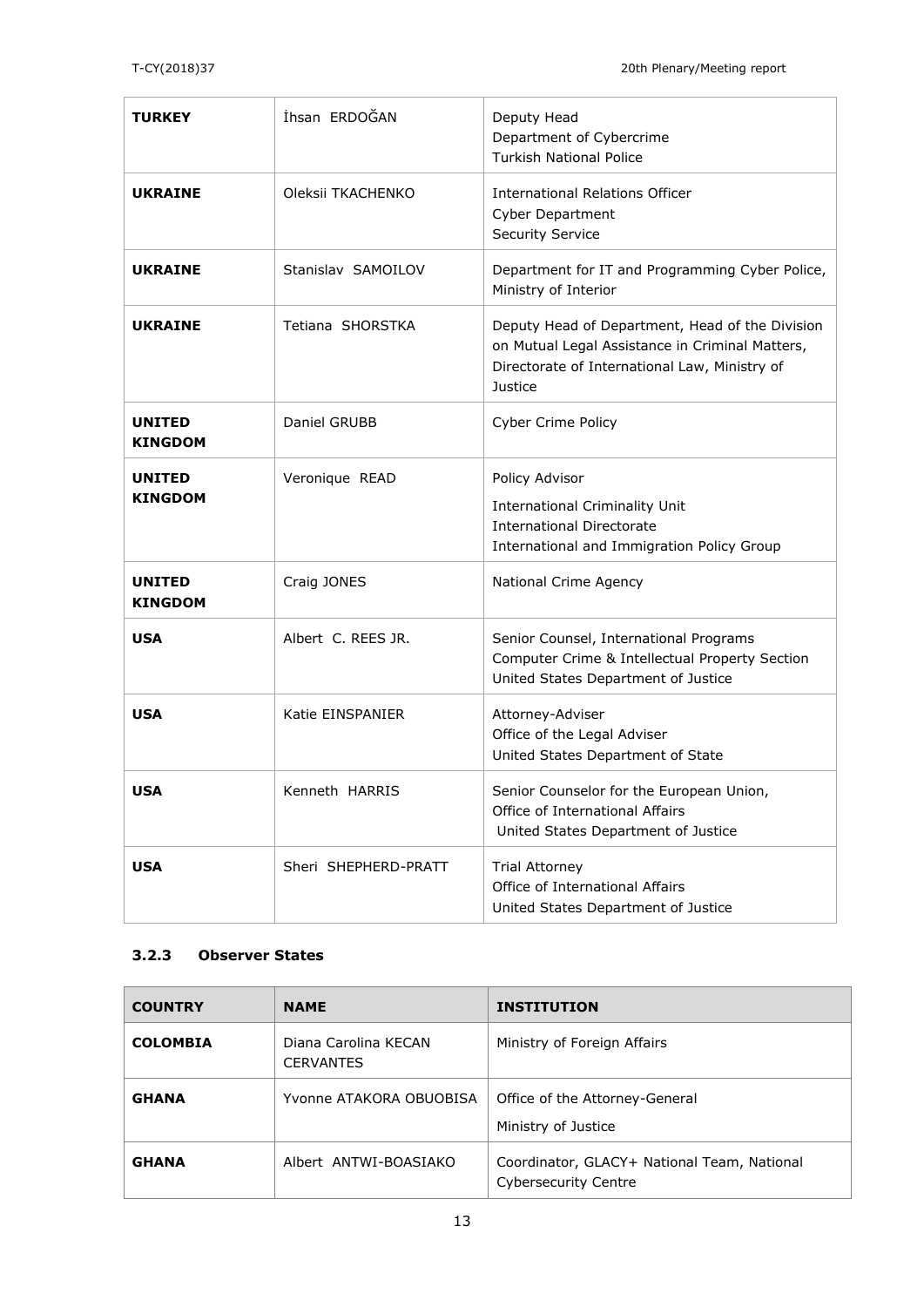| <b>IRELAND</b>    | Siobhan MCCABE                            | Department of Justice                                                                                                                |
|-------------------|-------------------------------------------|--------------------------------------------------------------------------------------------------------------------------------------|
| <b>IRELAND</b>    | Ian MULHOLLAND                            | Department of Justice                                                                                                                |
| <b>MEXICO</b>     | Esdras Yegezquel LOPEZ<br><b>TORRES</b>   | Sous-directeur de Cybersécurité, Bureau du<br>procureur général de la République                                                     |
| <b>NIGERIA</b>    | Terlumun George-Maria<br><b>TYENDEZWA</b> | Head<br><b>Cybercrime Prosecution Unit</b><br>Ministry of Justice                                                                    |
| <b>NIGERIA</b>    | Nkem MBA                                  | Deputy Chief Registrar, Federal High Court                                                                                           |
| <b>NIGERIA</b>    | Ama S OHIEN                               | Senior State Counsel, Cybercrime Prosecution Unit                                                                                    |
| <b>RUSSIA</b>     | Anton MARKOVSKIY                          | Deputy to the Permanent Representative of the<br>Russian Federation to the Council of Europe                                         |
| <b>RUSSIA</b>     | Ernest CHERNUKHIN                         | Head of Division<br>Department of New Threats and Challenges<br>Ministry of Foreign Affairs                                          |
| <b>RUSSIA</b>     | Ayrat HAMIDULLIN                          | Attaché<br>Department of New Threats and Challenges<br>Ministry of Foreign Affairs                                                   |
| <b>RUSSIA</b>     | Anastasiya TOROPOVA                       | Attaché<br>Legal Department<br>Ministry of Foreign Affairs                                                                           |
| <b>RUSSIA</b>     | Anastasiya KAZAKOVA                       | Project Co-ordinator<br>Kaspersky Labs LLC                                                                                           |
| <b>SAN MARINO</b> | Sylvie BOLLINI                            | S.E. Ambassadeur de la République de Saint-Marin                                                                                     |
| TUNISIA           | Mohamed Kadhem<br>ZINELABIDINE            | Directeur General, l'Institute Superieur de<br>Magistrature, Ministere de la Justice                                                 |
| <b>TUNISIA</b>    | Mohamed MESSAI                            | Conseiller à la Cour d'Appel de Tunis<br>Ministère de l'Intérieur                                                                    |
| <b>TUNISIA</b>    | Mbarka MISSAOUI EP GASMI                  | Directrice générale, Chargée du service juridique<br>au Ministère des Technologies de la communication<br>et de l'Economie Numérique |

#### **3.2.4 Ad-hoc country observers**

| <b>COUNTRY</b> | <b>NAME</b>      | <b>INSTITUTION</b>                                                                         |
|----------------|------------------|--------------------------------------------------------------------------------------------|
| <b>ALGERIA</b> | Laziz AIMENE     | Conseiller du Ministre de la justice et Point de<br>contact national du programme CyberSud |
| <b>JORDAN</b>  | Mohammad HAMOURI | Head of Legal Affairs Department<br>Ministry of Justice                                    |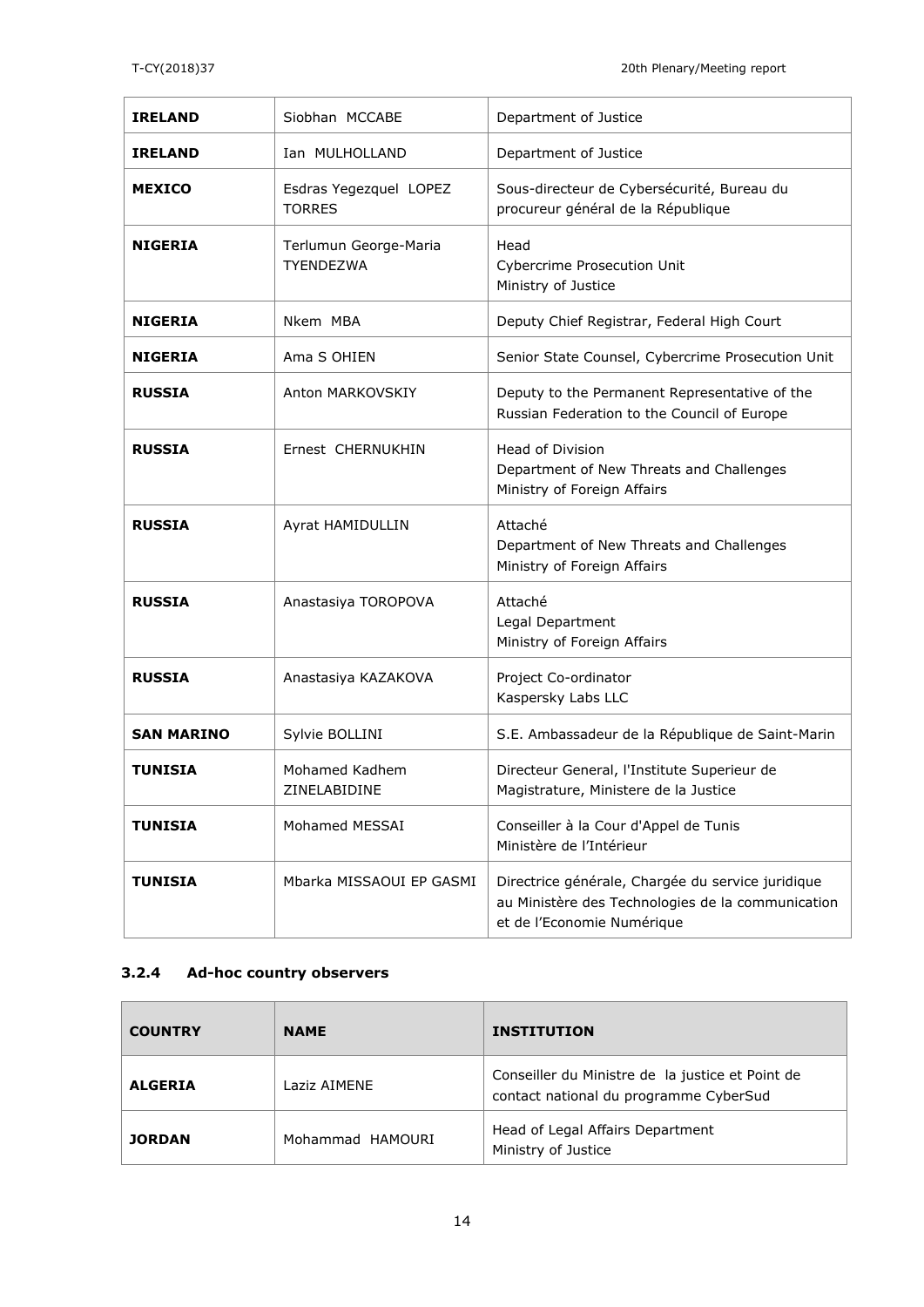| <b>JORDAN</b>  | Yarob Othman Ahmad<br><b>ALQUDAH</b> | Military Judge<br>Directorate of CyberSecurity & Information<br>Technology<br>Jordan Armed Forces |
|----------------|--------------------------------------|---------------------------------------------------------------------------------------------------|
| <b>KOREA</b>   | <b>Woojung SHIM</b>                  | Chief of Forensic Science Planning Office<br>Supreme Prosecutors' Office                          |
| <b>KOREA</b>   | Dukjin LEE                           | Director of Cybercrime Investigation Division<br>Supreme Prosecutors' Office                      |
| <b>KOREA</b>   | Ji BAN                               | Prosecutor, Cybercrime Investigation Department<br>Seoul Eastern District Prosecutors' Office     |
| <b>KOREA</b>   | Jinse OH                             | Prosecutor<br>International Legal Affairs Division<br>Ministry of Justice                         |
| <b>KOREA</b>   | Cheolgoo LEE                         | Director General of Cyber Bureau<br>National Police Agency                                        |
| <b>KOREA</b>   | <b>Byeongil KWAK</b>                 | Superintendent<br>Cyber Bureau<br>National Police Agency                                          |
| <b>KOREA</b>   | Sangeun LEE                          | Senior Inspector<br>Cyber Bureau<br>National Police Agency                                        |
| <b>KOREA</b>   | Daon PARK PARK                       | Inspector<br>Cyber Bureau<br>National Police Agency                                               |
| <b>LEBANON</b> | Faysal MAKKI                         | Judge, Ministry of Justice                                                                        |

#### **3.2.5 Observer Organisations**

| <b>ORGANISATION</b>                  | <b>NAME</b>         | <b>POSITION</b>                                                                                      |
|--------------------------------------|---------------------|------------------------------------------------------------------------------------------------------|
| <b>EUROPEAN</b><br><b>COMMISSION</b> | Tjabbe BOS          | Policy officer<br>Cybercrime Unit<br>Directorate General for Migration and Home Affairs<br>(DG HOME) |
| <b>EUROPEAN</b><br><b>COMMISSION</b> | Toma MILIESKAITE    | Legal officer<br>DG JUSTICE and CONSUMERS<br>Unit B2 - Procedural Criminal Law                       |
| <b>EUROPEAN</b><br><b>COUNCIL</b>    | Christina STRÖMHOLM | Political Administrator<br>Directorate of Justice<br>Justice and Home Affairs<br>General Secretariat |
| <b>EUROPEAN</b><br><b>COUNCIL</b>    | Filipa MELO ANTUNES | Political Administrator<br>Directorate of Justice<br>Justice and Home Affairs<br>General Secretariat |
| <b>EUROJUST</b>                      | Daniela BURUIANA    | Chair of the Task Force<br>on cybercrime<br>National member for Romania                              |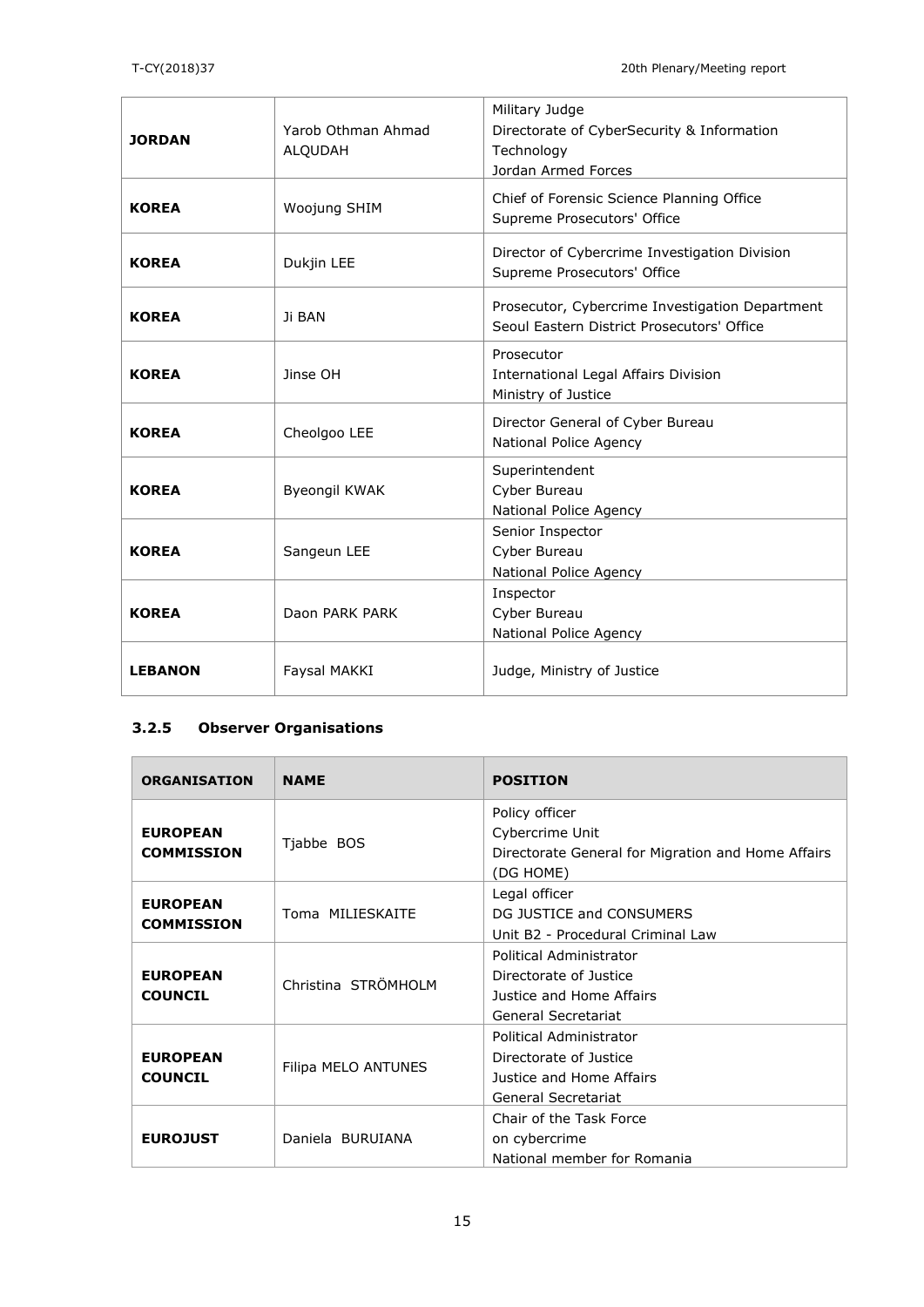Ĥ,

 $\overline{\Gamma}$ 

| <b>INTERPOL</b> | Dong Uk KIM       | Specialized Officer, Cybercrime Directorate                                                                  |
|-----------------|-------------------|--------------------------------------------------------------------------------------------------------------|
| <b>OSCE</b>     | Rasa OSTRAUSKAITE | Director, Transnational Threats Department<br>Organization for Security and<br>Co-Operation in Europe (OSCE) |

#### **3.2.6 Council of Europe experts**

 $\overline{\phantom{a}}$ 

| <b>ORGANISATION</b> | <b>NAME</b> | <b>POSITION</b> |
|---------------------|-------------|-----------------|
| <b>CONSULTANT</b>   | Betty SHAVE | Consultant      |

## **3.2.7 Council of Europe Committees**

| <b>COMMITTEES</b>                                                                                                           | <b>NAME</b>      | <b>POSITION</b>                                                                                                                                                                                        |
|-----------------------------------------------------------------------------------------------------------------------------|------------------|--------------------------------------------------------------------------------------------------------------------------------------------------------------------------------------------------------|
| PC-OC (Committee<br>of Experts on the<br>Operation of<br>European<br>Conventions on<br>Co-operation in<br>Criminal Matters) | Gabriela BLAHOVA | Director of the International Department for<br><b>Criminal Matters</b><br>Ministry of Justice of the Czech Republic                                                                                   |
| T-ES (Lanzarote<br>Convention<br>Committee)                                                                                 | Claude JANIZZI   | Conseiller de direction 1re classe<br>Service des droits de l'enfant / Service des<br>relations internationales<br>Ministère de l'Education nationale, de l'Enfance et<br>de la Jeunesse<br>Luxembourg |

## **3.2.8 Council of Europe Secretariat**

| <b>Name</b>                 | <b>Details</b>                                                                                                                                                                                                                                                                     |
|-----------------------------|------------------------------------------------------------------------------------------------------------------------------------------------------------------------------------------------------------------------------------------------------------------------------------|
| Patrick<br><b>PENNINCKX</b> | Head of Media, Information Society, Data Protection and Cybercrime Department<br>Information Society - Action against Crime Directorate<br>Directorate General Human Rights and Rule of Law                                                                                        |
| Alexander SEGER             | Executive Secretary of the Cybercrime Convention Committee<br>Head of Cybercrime Division<br>Head of Cybercrime Programme Office (C-PROC)<br>Information Society - Action against Crime Directorate<br>Directorate General Human Rights and Rule of Law<br>alexander.seger@coe.int |
| Virgil SPIRIDON             | Head of Operations<br>Cybercrime Programme Office (C-PROC) Bucharest<br>Information Society - Action against Crime Directorate<br>Directorate General Human Rights and Rule of Law<br>Council of Europe<br>virgil.spiridon@coe.int                                                 |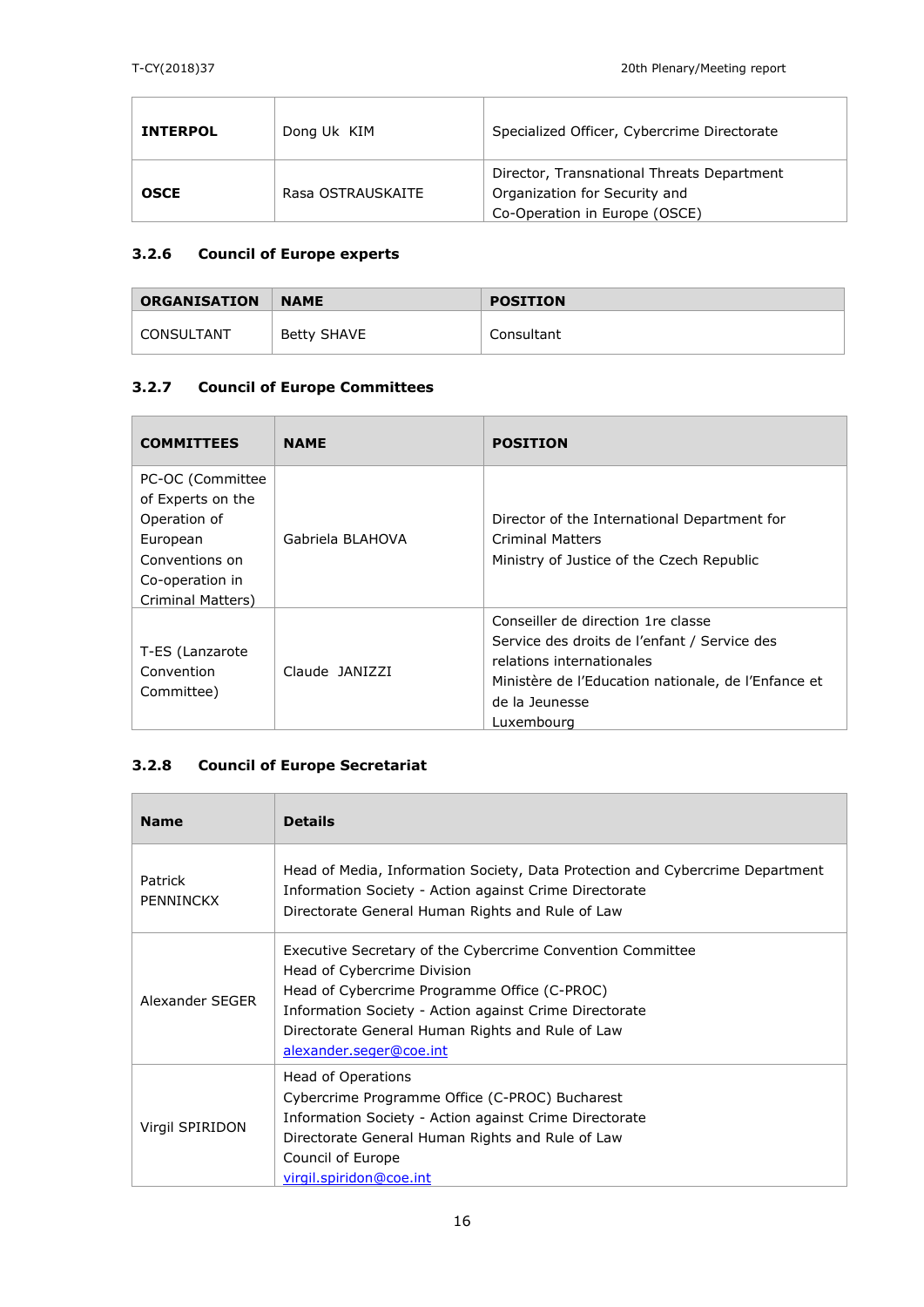| Matteo LUCCHETTI            | Project Manager<br>Cybercrime Programme Office (C-PROC) Bucharest<br>Information Society - Action against Crime Directorate<br>Directorate General Human Rights and Rule of Law<br>matteo.lucchetti@coe.int            |
|-----------------------------|------------------------------------------------------------------------------------------------------------------------------------------------------------------------------------------------------------------------|
| <b>Manuel PEREIRA</b>       | Project Manager<br>Cybercrime Programme Office (C-PROC) Bucharest<br>Information Society - Action against Crime Directorate<br>Directorate General Human Rights and Rule of Law<br>manuel.pereira@coe.int              |
| Marie AGHA-<br>WEVELSIEP    | Project Manager<br>Cybercrime Programme Office (C-PROC) Bucharest<br>Information Society - Action against Crime Directorate<br>Directorate General Human Rights and Rule of Law<br>marie.agha-wevelsiep@coe.int        |
| Peter KIMPIAN               | Programme Officer<br>Data Protection Unit<br>Information Society - Action against Crime Directorate<br>Directorate General Human Rights and Rule of Law                                                                |
| Nina LICHTNER               | Programme Officer<br><b>Cybercrime Division</b><br>Information Society - Action against Crime Directorate<br>Directorate General of Human Rights and Rule of Law<br>T +33 3 8841 2175<br>nina.lichtner@coe.int         |
| Valérie<br><b>SCHAEFFER</b> | Project Assistant<br><b>Cybercrime Division</b><br>Information Society and Action against Crime Directorate<br>Directorate General Human Rights and Rule of Law<br>T +33 (0)3 90 21 40 21<br>valerie.schaeffer@coe.int |
| Irina DREXLER               | Project assistant<br>Cybercrime Programme Office (C-PROC) Bucharest<br>Information Society and Action against Crime Directorate<br>Directorate General Human Rights and Rule of Law<br>Irina.DREXLER@coe.int           |
| Ana ZEMLICOF                | Project assistant<br>Cybercrime Programme Office (C-PROC) Bucharest<br>Information Society and Action against Crime Directorate<br>Directorate General Human Rights and Rule of Law<br>Ana.ZEMLICOF@coe.int            |
| Iulia SUCIU                 | Project assistant<br>Cybercrime Programme Office (C-PROC) Bucharest<br>Information Society and Action against Crime Directorate<br>Directorate General Human Rights and Rule of Law<br>Iulia.SUCIU@coe.int             |